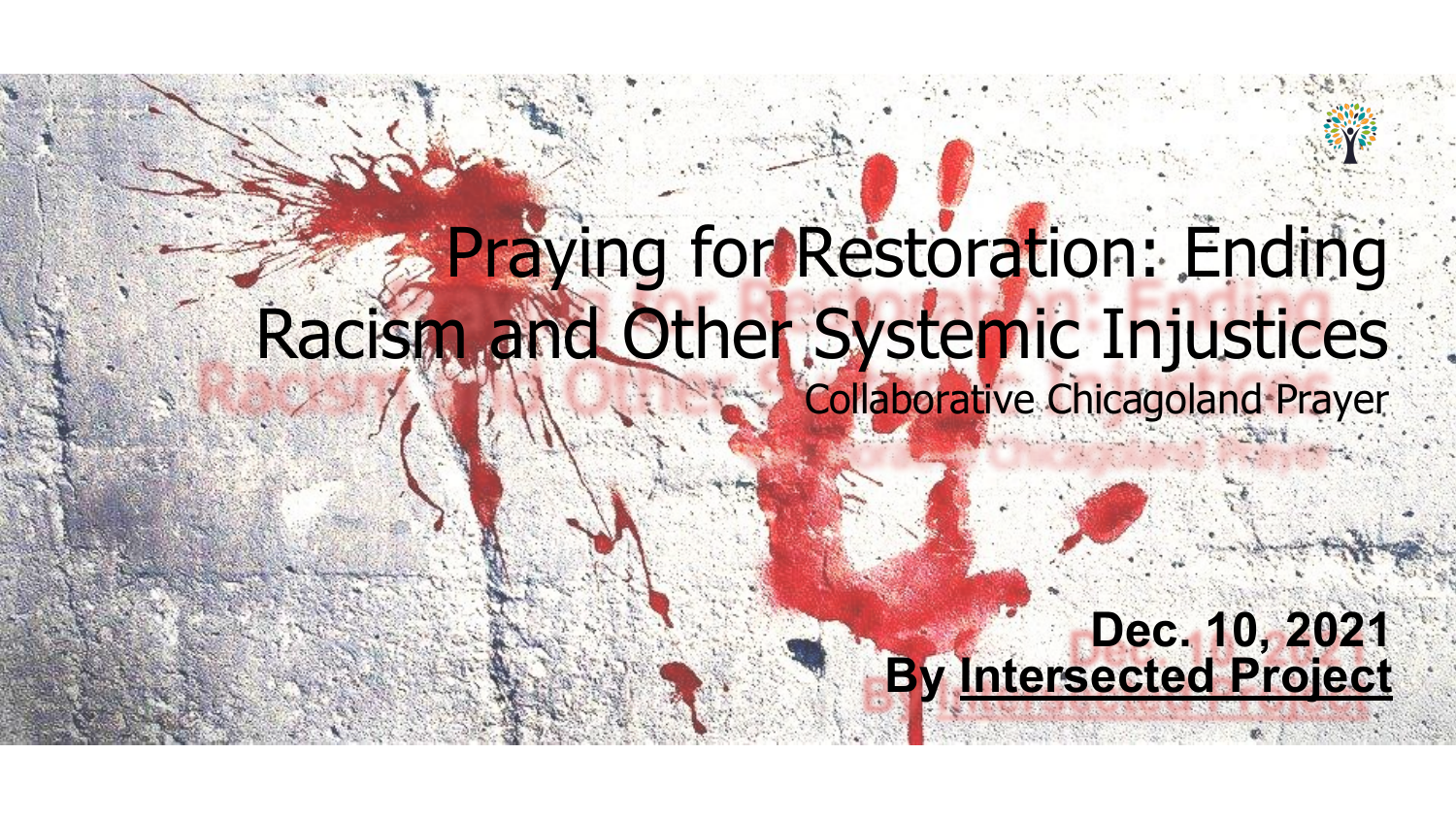# What is Intersected Project?

**The mission** of Intersected Project is to empower actions that promote racially equitable communities, making everyday heroism more accessible. **We envision** an empathetic society that can identify the impact of historical, structural racism and actively eradicate social inequities.

We have four primary values:

- **Empathy**. Our work is rooted in the community and creates shared understanding across social divides.
- **Empowerment**. We seek to empower marginalized voices and elevate their stories and experiences.
- **Truth**. We strive to share stories in the context of credible evidence and data.
- **Creativity**. Our work inspires social change through creative solutions, even in the mundane.

[Our Mission – Intersected \(intersectedproject.org\)](https://intersectedproject.org/who-we-are/our-mission/)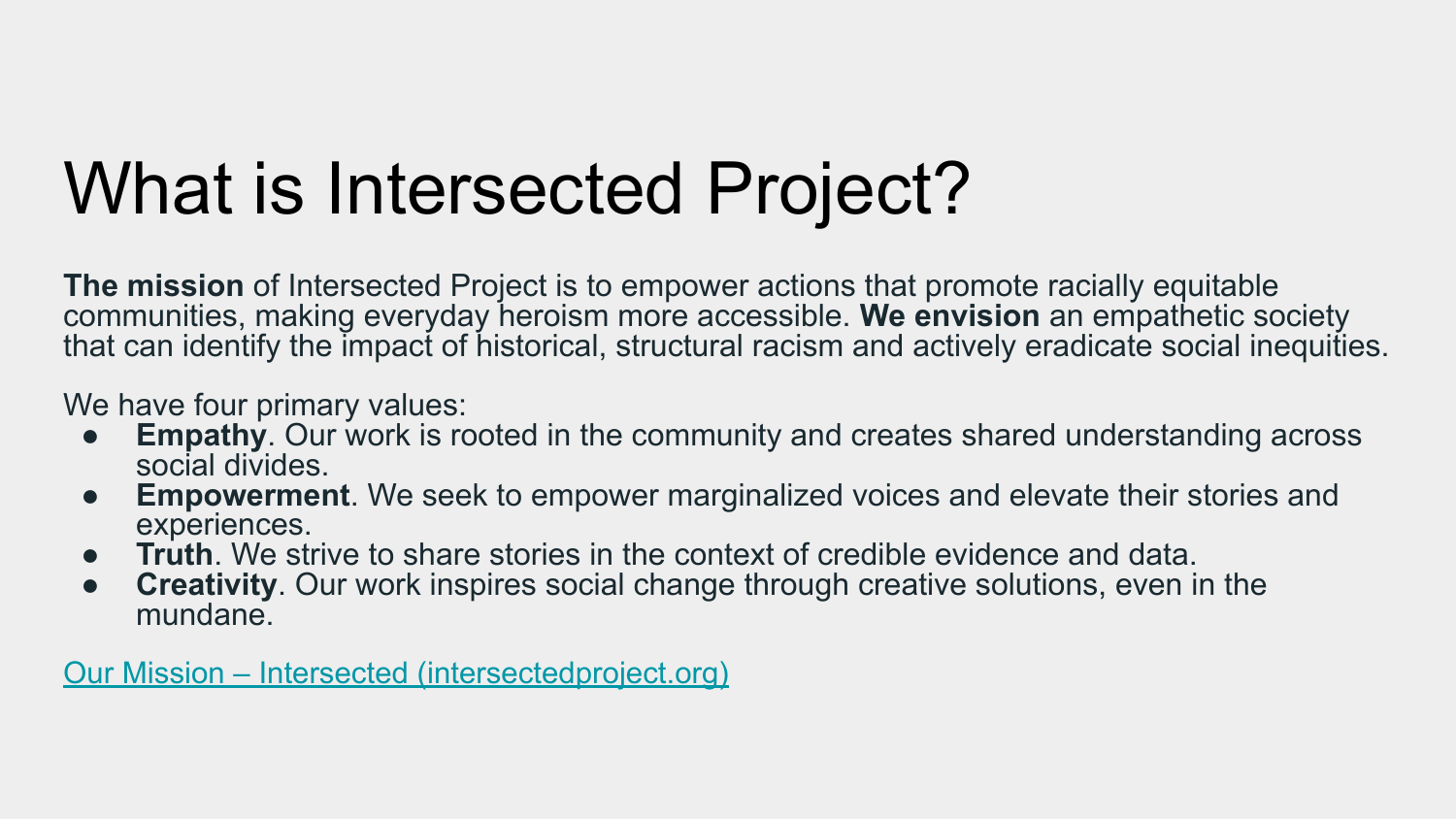## Intersected Articles on Immigration

- [Life chances of Black African refugees in the U.S Intersected \(intersectedproject.org\)](https://intersectedproject.org/2020/09/05/life-chances-of-black-african-refugees-in-the-u-s/)
- [Acculturation and the generational approaches of Burundian refugees in the U.S. –](https://intersectedproject.org/2021/04/26/acculturation-and-the-generational-approaches-of-burundian-refugees-in-the-u-s-nyuki-podcast-collaboration/) [Intersected \(intersectedproject.org\)](https://intersectedproject.org/2021/04/26/acculturation-and-the-generational-approaches-of-burundian-refugees-in-the-u-s-nyuki-podcast-collaboration/)
- [Keeping it Real \(ID\) Intersected \(intersectedproject.org\)](https://intersectedproject.org/2021/11/01/keeping-it-real-id/)
- [Rohingya in Chicago: thriving but still striving Intersected \(intersectedproject.org\)](https://intersectedproject.org/2021/05/31/rohingya-in-chicago-thriving-but-still-striving/)
- [The ugly truth about colonization and immigration Intersected \(intersectedproject.org\)](https://intersectedproject.org/2021/05/04/the-ugly-truth-about-colonization-and-immigration-asian-american-heritage-month/)
- [Reckoning with white-adjacency in Chinese American churches Intersected](https://intersectedproject.org/2020/12/07/reckoning-with-white-adjacency-in-chinese-american-churches/) [\(intersectedproject.org\)](https://intersectedproject.org/2020/12/07/reckoning-with-white-adjacency-in-chinese-american-churches/)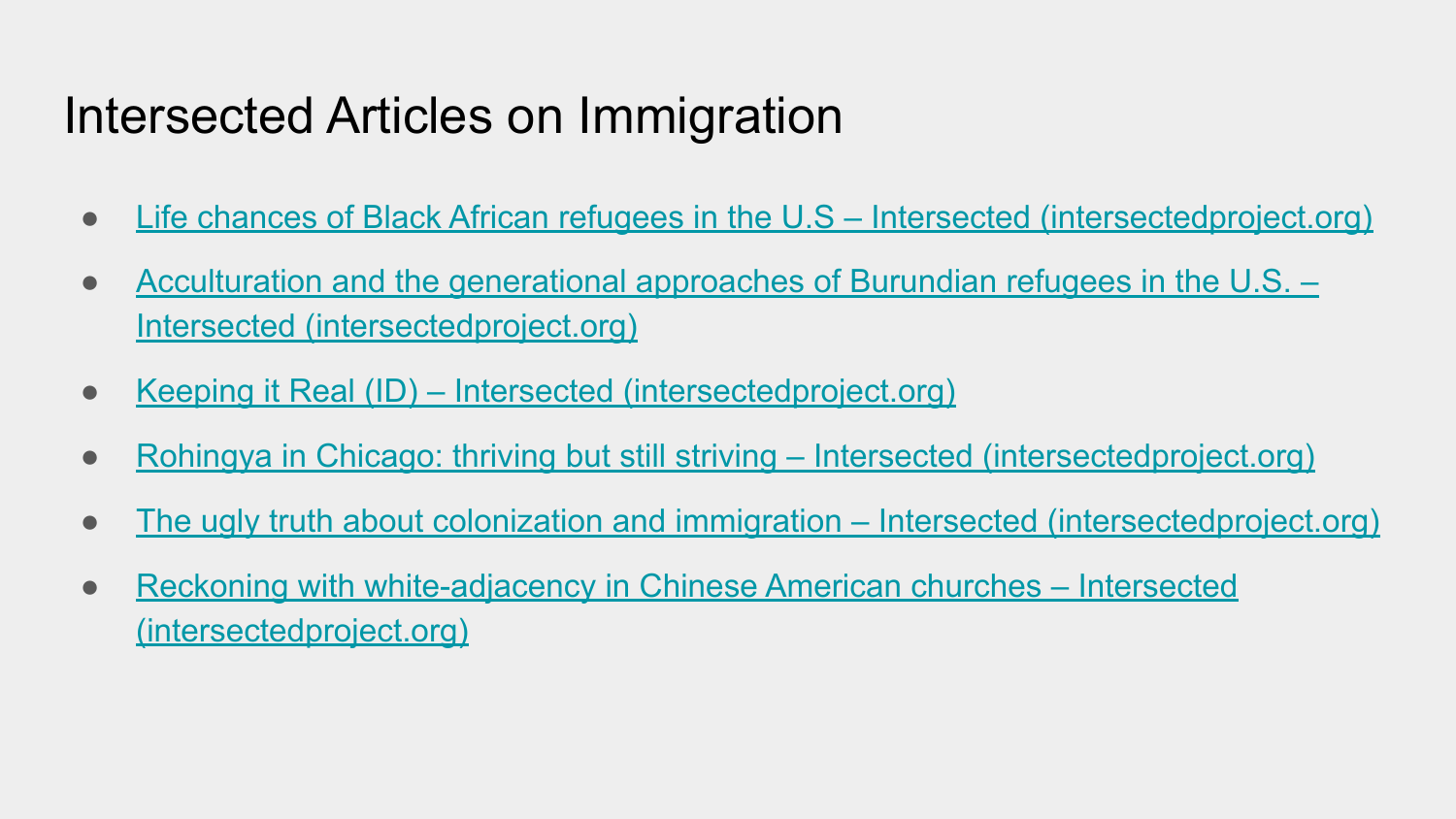#### Structure, Agency, and Contingency: a Mini Sociology Lesson

**Structure** looks at the institutions and systems at play, like housing and the way zip codes divide resources and impact education, the bureaucratic way folks are hired within [white supremacy culture](https://www.whitesupremacyculture.info/), the justice system and prison industrial complex, etc. When we talk about structure in resettlement, it includes the way social services are set up and implemented, what grants are given and to whom, and even how the national budget prioritizes whom, etc.

**Agency** looks at the individual and how they have capacity to impact their own life, the choices they themselves are able to make. In our work, this can mean the decisions clients about how they use petty cash funds and the ability to choose their own clothes using Chicago's new voucher system. Our clients often come to us because their agency was limited due to persecution in their home country. Some were not able to practice their faith, hold a job due to their sexuality, etc.

When agency is limited, it is often by oppressive structures. It's common among white Americans in particular to talk about "individual responsibility," essentially meaning agency, without recognizing the ways structure impacts agency, however.

**Contingency** refers to uncontrollable circumstances that affect all of us. This is often a big factor for forced migrants. The Taliban taking over Afghanistan was a contingency that led many of our clients to flee and work with us now, for example. COVID-19 is another contingency impacting life chances.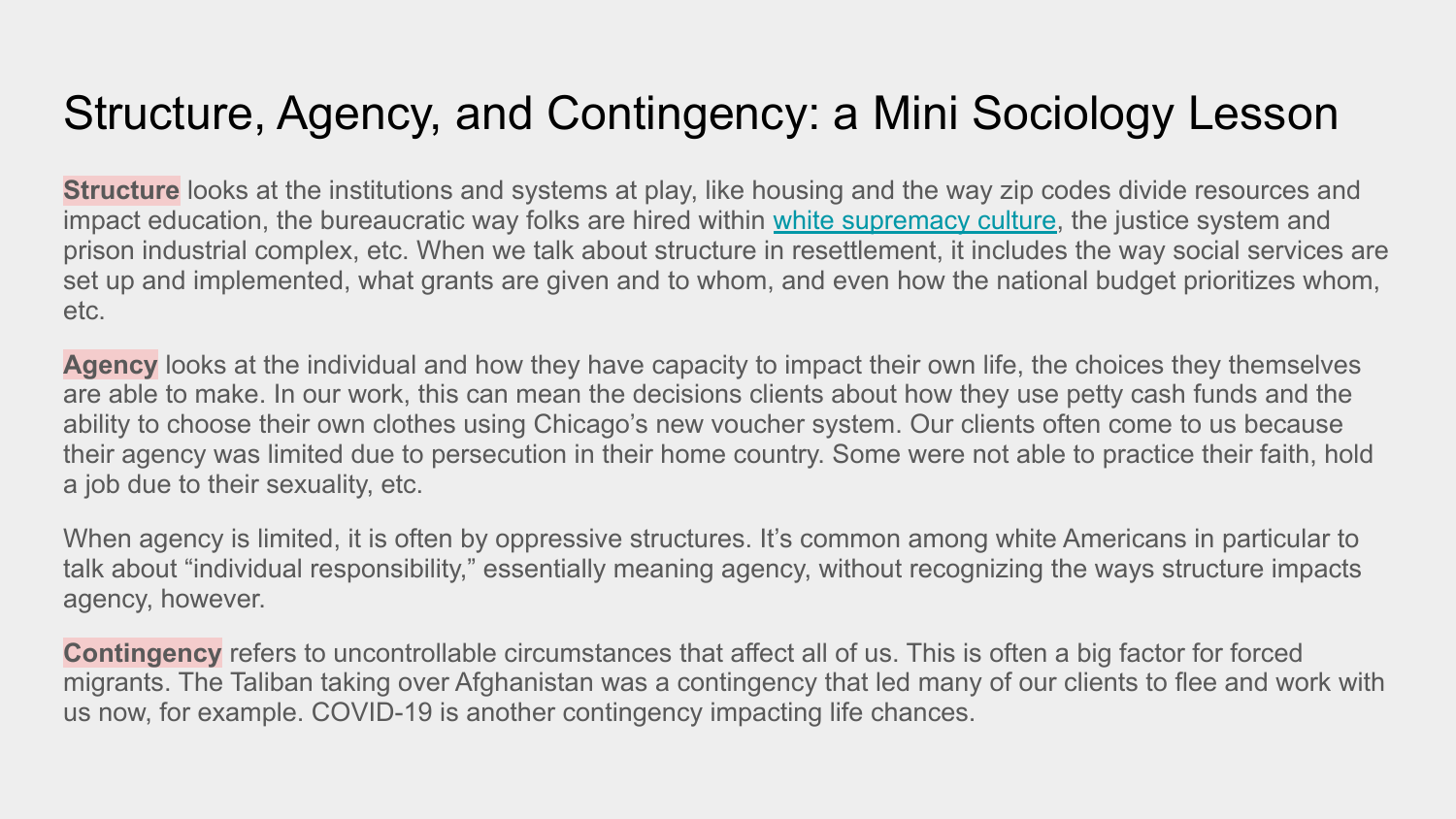# LGBTQIA+ and Immigration

Not only individuals but systems (structure/agency/contingency). Look at patterns.

One out of four verified claims of sexual abuse in the detention systems regarded a transgender individual. These immigrants were clearly lacking protection, as compared to other immigrants. More details: [LGBTQ Immigrants | National](https://immigrantjustice.org/stop-abuse-detained-lgbt-immigrants) [Immigrant Justice Center](https://immigrantjustice.org/stop-abuse-detained-lgbt-immigrants)

NOTE: Detention centers themselves don't protect most immigrants. We know that they are [inhumane and unjust.](https://immigrationforum.org/article/fact-sheet-immigration-detention-in-the-united-states/) But in terms of gender and sexuality, trans individuals are more [at risk of facing sexual violence](https://vawnet.org/sc/serving-trans-and-non-binary-survivors-domestic-and-sexual-violence/violence-against-trans-and), whether immigrants or native-born Americans.

Despite being illegal, there's still workforce discrimination. Consider additional factors of religion, race/ethnicity, immigration status (despite proper documents), etc.

[ORR'](https://www.acf.hhs.gov/orr)s system is binary. Name/pronouns per legal documents may not match the individual, often leading to more dysphoria and mislabeling of the person while in this new country.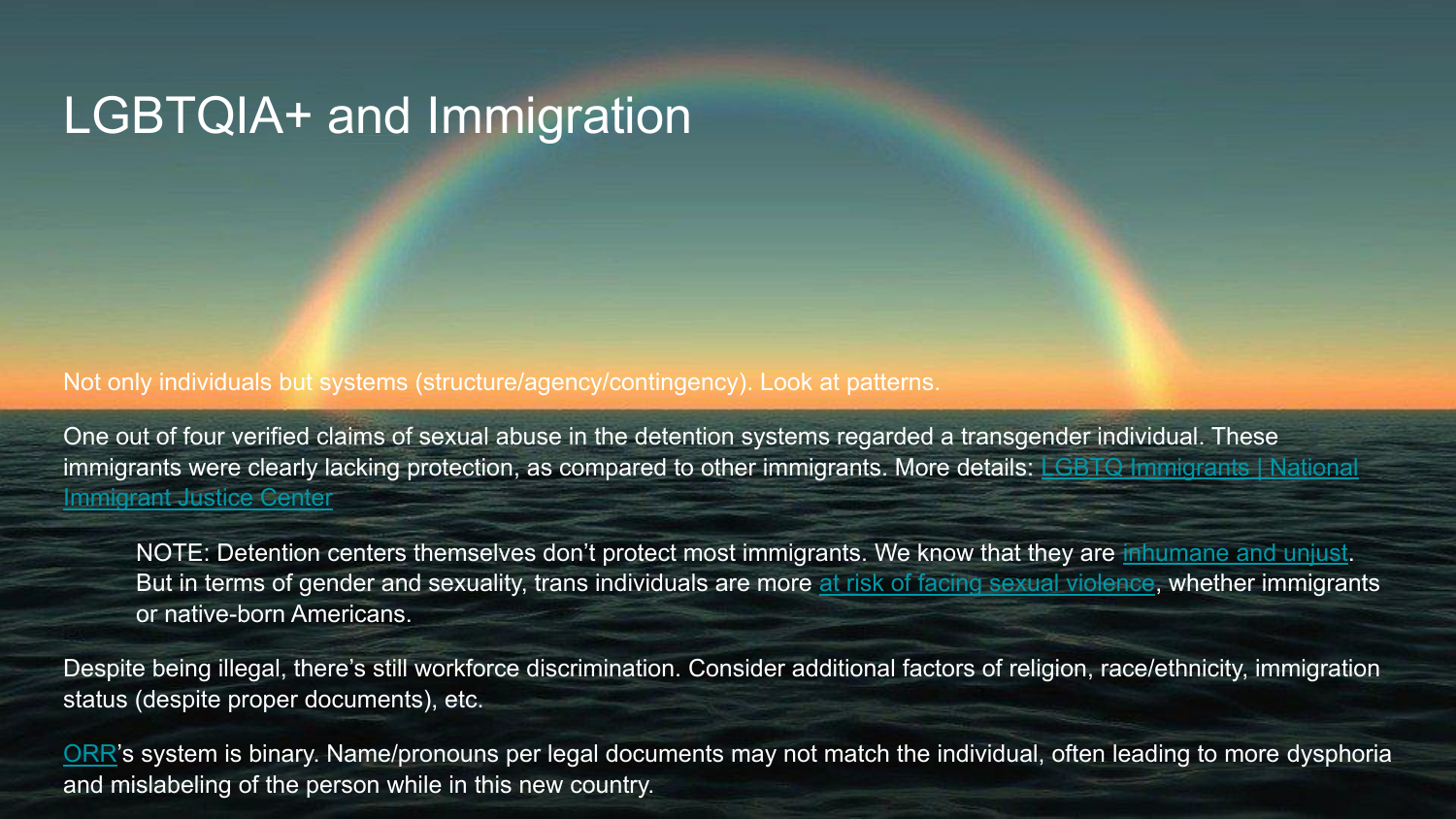#### Resources

- Transparency and human rights: [Transparency and Human Rights](https://immigrantjustice.org/issues/transparencyandhumanrights) [Project | National Immigrant Justice Center](https://immigrantjustice.org/issues/transparencyandhumanrights)
- Strengths-based psychology for immigrants and POC. Toolkits available: [IC-RACE – Immigration, Critical Race, And Cultural Equity](https://icrace.org/) [Lab \(icrace.org\)](https://icrace.org/)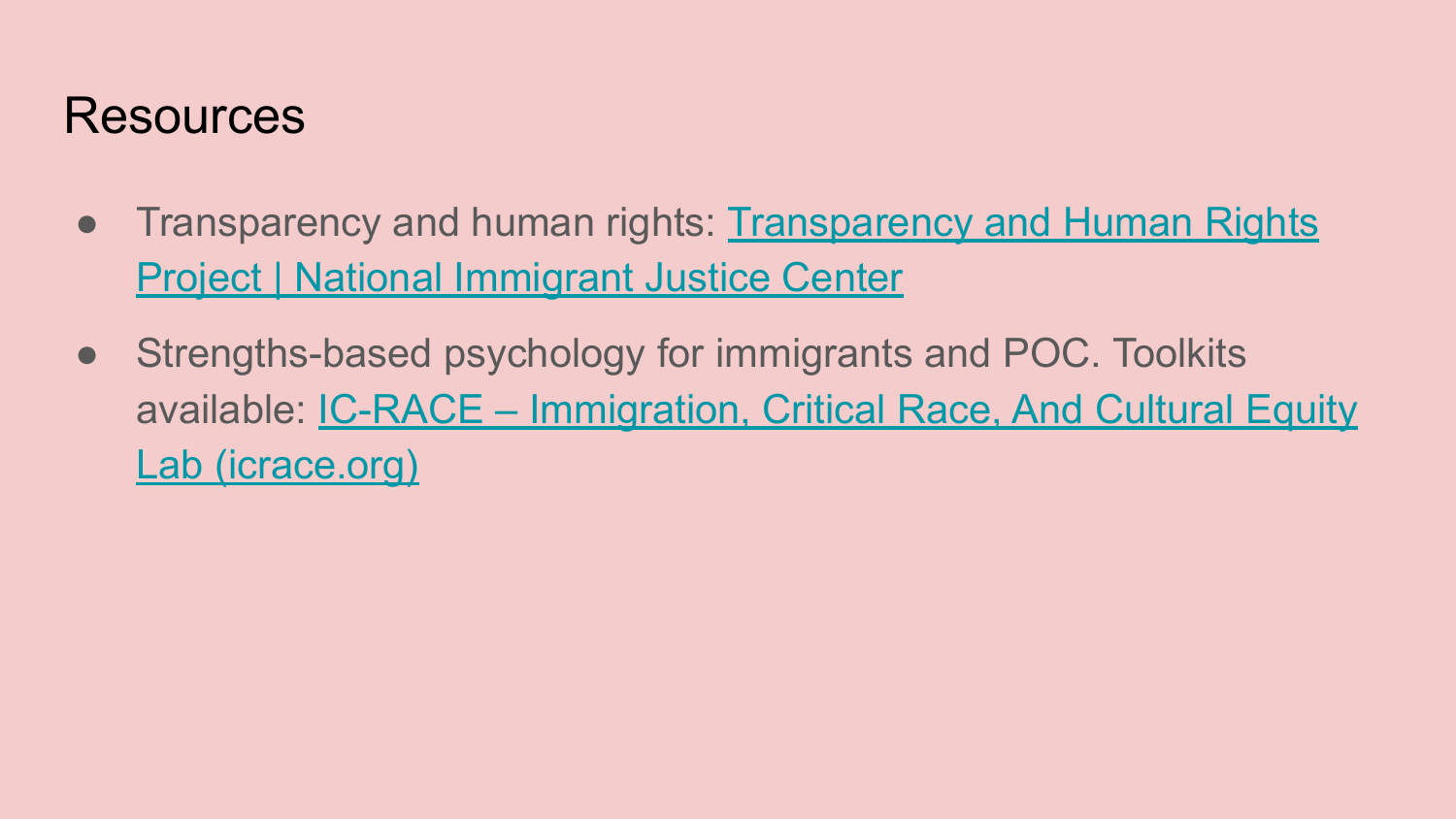# Immigration and Illinois - Demographics

Fun immigration facts about Chicagoland (workforce contributions, etc.) But also: 829K/900K non-citizens at risk of deportation in IL are in Chicago: [profile-foreign-born-population-chicago.pdf \(vera.org\)](https://www.vera.org/downloads/publications/profile-foreign-born-population-chicago.pdf)

More detailed, interesting demographic statistics broken down by county: [87618538-486c-4d36-a141-3f3413e4d0a4 \(illinois.gov\)](https://www.cmap.illinois.gov/documents/10180/326513/Chapter+1_Demographics/87618538-486c-4d36-a141-3f3413e4d0a4)

IL has become more foreign-born over the past couple decades. Fertility info here: [State](https://www.migrationpolicy.org/data/state-profiles/state/demographics/IL) [Demographics Data | migrationpolicy.org](https://www.migrationpolicy.org/data/state-profiles/state/demographics/IL)